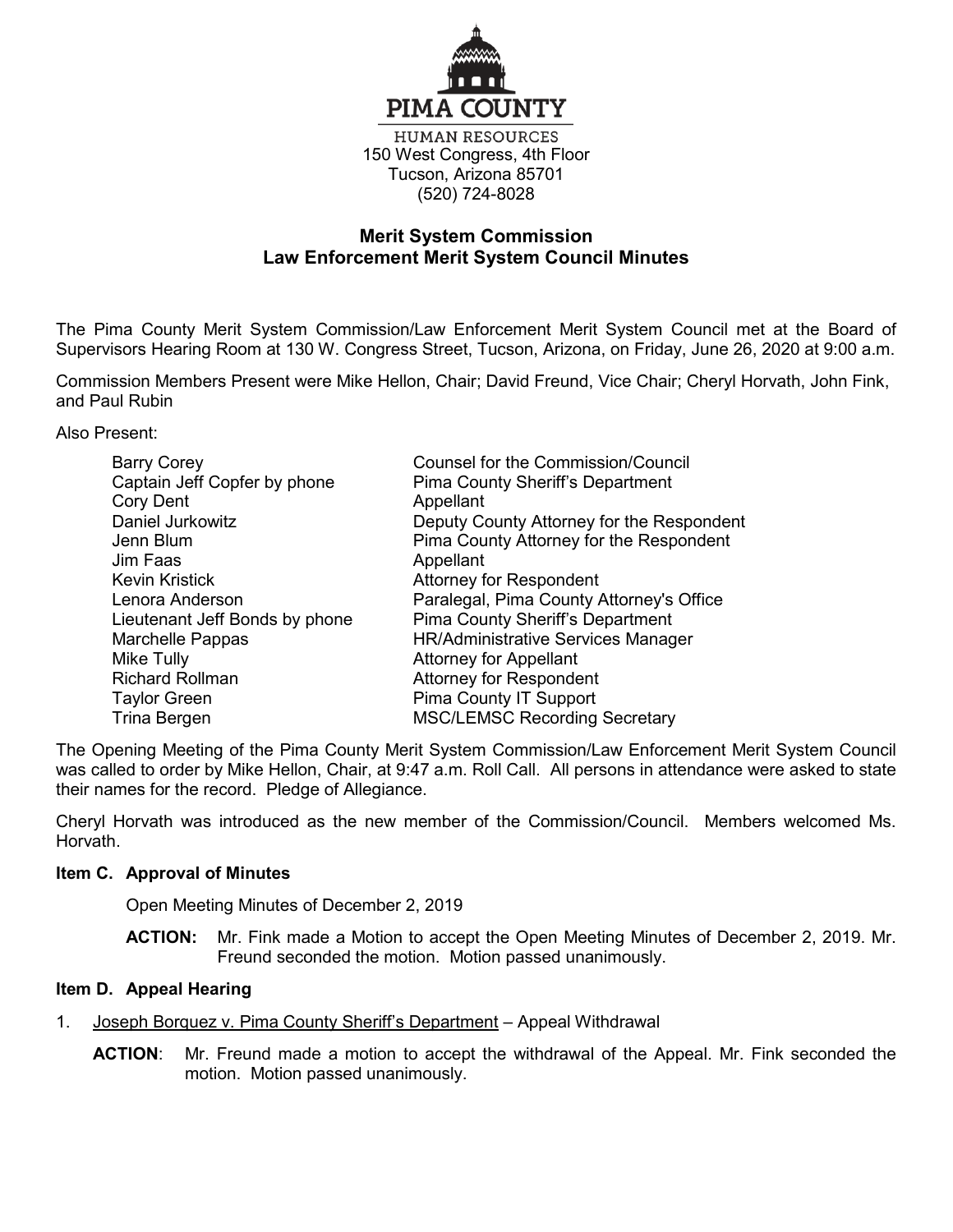## 2. Joseph Gonsalves v. Pima County Sheriff's Department – Appeal Withdrawal

- **ACTION:** Mr. Fink made a motion to accept the withdrawal of the Appeal. Mr. Freund seconded the motion. Motion passed unanimously.
- 3. Nigel Lindley-Dyer v. Pima County Sheriff's Department Appeal Withdrawal

Mr. Lindley-Dyer had two pending Appeals. Mr. Alatorre's Notice of Withdrawal indicated both appeals were being withdrawn.

- **ACTION**: Mr. Freund made a motion to accept both of the withdrawal of the Appeals. Mr. Fink seconded the motion. Motion passed unanimously.
- 4. Corey Dent v. Pima County Human Resources Department Motion to Dismiss

Motion to Dismiss was submitted from the Respondent's attorney since the reason for the Motion has been resolved. Respondent withdrew the demotion and reinstated Ms. Dent to her prior position with full back pay. Then she was laid off. Mr. Kristick informed the Commissioners department budgets were told to reduce their budgets, which involved a county wide layoff. Mr. Kristick contends The Merit System Commission does not have jurisdiction to hear the case.

Ms. Dent opposes the Motion to Dismiss. Instead of being laid off Ms. Dent used her seniority to apply for a position in Regional Wastewater Reclamation Department (RWRD). She was offered the position and accepted. The position is in the same classification as her prior position with Human Resources but with less pay. Her current salary is approximately \$16,000 to \$17,000 less than her prior salary. She is requesting her salary be bought up to her prior pay and the difference of the pay come from the Human Resources budget.

The Notice of Demotion referenced Rule 12.1(C)(19) as "Any other improper conduct or performance, which constitutes cause for disciplinary action, to-wit: providing inaccurate information, engaging in gossip, and expressing negativity about management." Mr. Tully stated the underlined section of the above sentence does not exist in Rule 12.1(C)(19), and contends that Ms. Bohland amended the Rule without authorization.

**ACTION:** Mr. Freund made a motion to move into Executive Session, Mr. Fink seconded. The motion passed unanimously. The Commission convened to Executive Session for legal advice at 10:42 a.m.

**ACTION:** Mr. Hellon reconvened the Commission from Executive Session at 11:40 a.m.

Brief discussion of specific budget items to be reduced and the expected reduction percentage. This had to be accomplished prior to the next budget year which starts July 1, 2020.

**ACTION:** Mr. Freund made a Motion to grant the Respondent's request for a dismissal of the Dent appeal. The motion failed for lack of a second.

**ACTION:** Mr. Fink made a Motion to deny the Motion to Dismiss the appeal of Ms. Dent. Ms. Horvath second the motion.

Discussion about the demotion and the reinstatement of Ms. Dent's position. The timing of the layoff notice, which immediately followed the reinstatement. If the motion carried the Commission will hear the facts of the case. If the motion is approved the case is closed.

**ACTION:** Roll Call vote taken. Cheryl Horvath, yes; David Freund, no; John Fink, yes; Michael Hellon, no; Paul Ruben, yes. The Motion to Dismiss is denied.

Hearing dates are to be arranged.